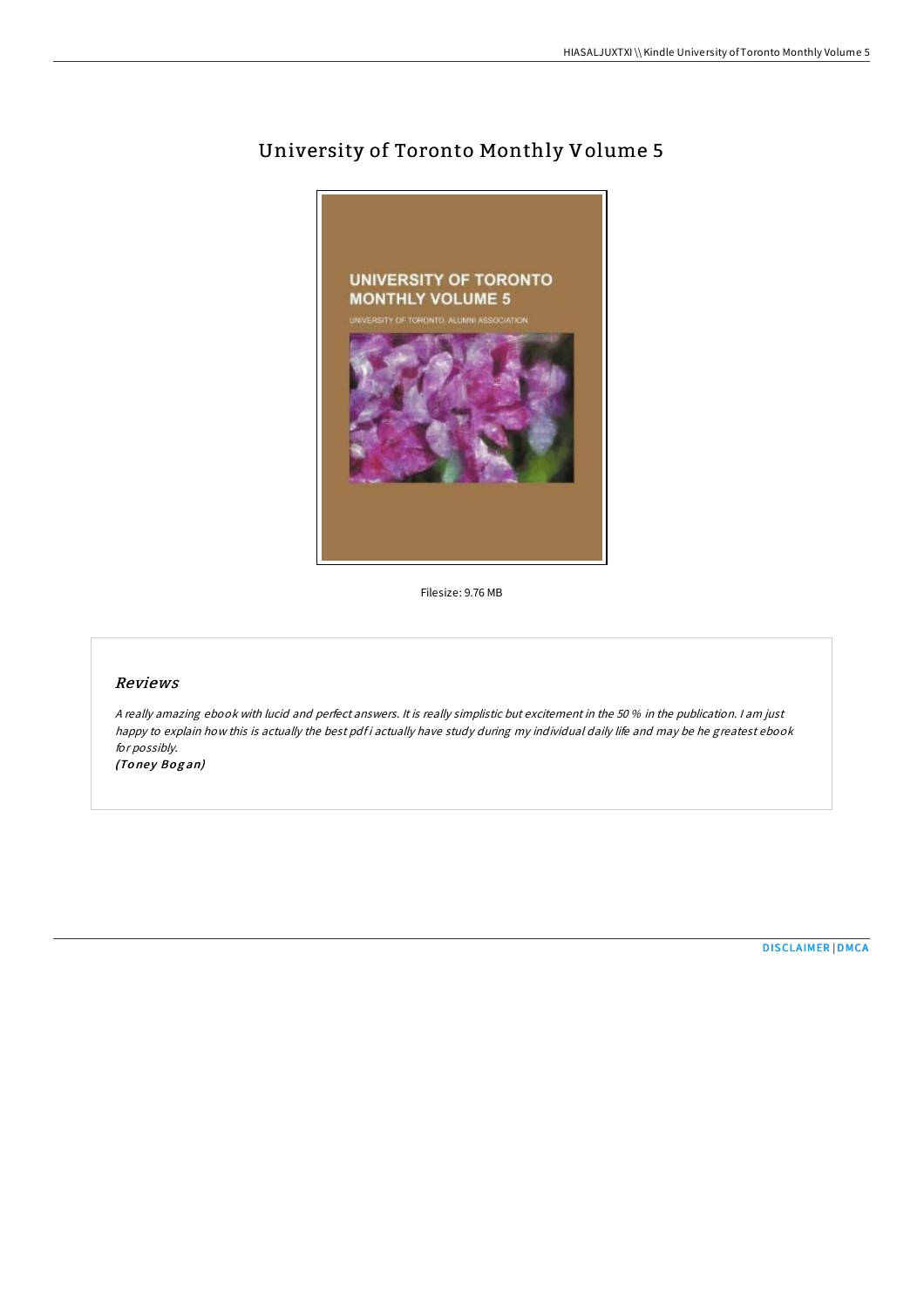## UNIVERSITY OF TORONTO MONTHLY VOLUME 5



To download University of Toronto Monthly Volume 5 PDF, you should click the web link beneath and save the document or have access to additional information which are related to UNIVERSITY OF TORONTO MONTHLY VOLUME 5 book.

Rarebooksclub.com, United States, 2012. Paperback. Book Condition: New. 246 x 189 mm. Language: English . Brand New Book \*\*\*\*\* Print on Demand \*\*\*\*\*.This historic book may have numerous typos and missing text. Purchasers can download a free scanned copy of the original book (without typos) from the publisher. Not indexed. Not illustrated. 1904 Excerpt: .in Medicine are Bachelor of Medicine (M.B.), and Doctor of Medicine (M.D.). Students may take a combined course in Arts and Medicine if they wish to do so. Art students who are taking the Honour course in Natural Science are able to fulfil the requirements of the primary work in Medicine during their final years in Arts, and thus it is possible to obtain the degrees of B.A and M.B. upon six years University training. Attention is directed to the efficient equipment of the University laboratories for instruction in the various branches of the Medical Curriculum. The new building of the Faculty of Medicine has just been completed at a cost of 175,000.00, in the Queen s Park, and affords laboratory accommodation for Pathology and Physiology which is unsurpassed. Didactic Instruction in the final subjects of the Medical course is given in the new lecture theatres. To meet the requirements of the Ontario Medical Council, a course of instruction is conducted during a Fifth year. This is entirely optional as far as the University of Toronto is concerned. Clinical Teaching is given in the Toronto General Hospital, Burnside Lying-in Hospital, St. Michael s Hospital, Hospital lor Sick Children, and other medical charities of Toronto. There are special research scholarships offered to graduates in Medicine, and every opportunity is now offered for scientific research work in any of the various laboratories of the University, under the direct supervision of the Professor in charge. The Faculty provide three...

B Read University of Toronto Monthly Volume 5 [Online](http://almighty24.tech/university-of-toronto-monthly-volume-5-paperback.html) R

Download PDF [Unive](http://almighty24.tech/university-of-toronto-monthly-volume-5-paperback.html)rsity of Toronto Monthly Volume 5